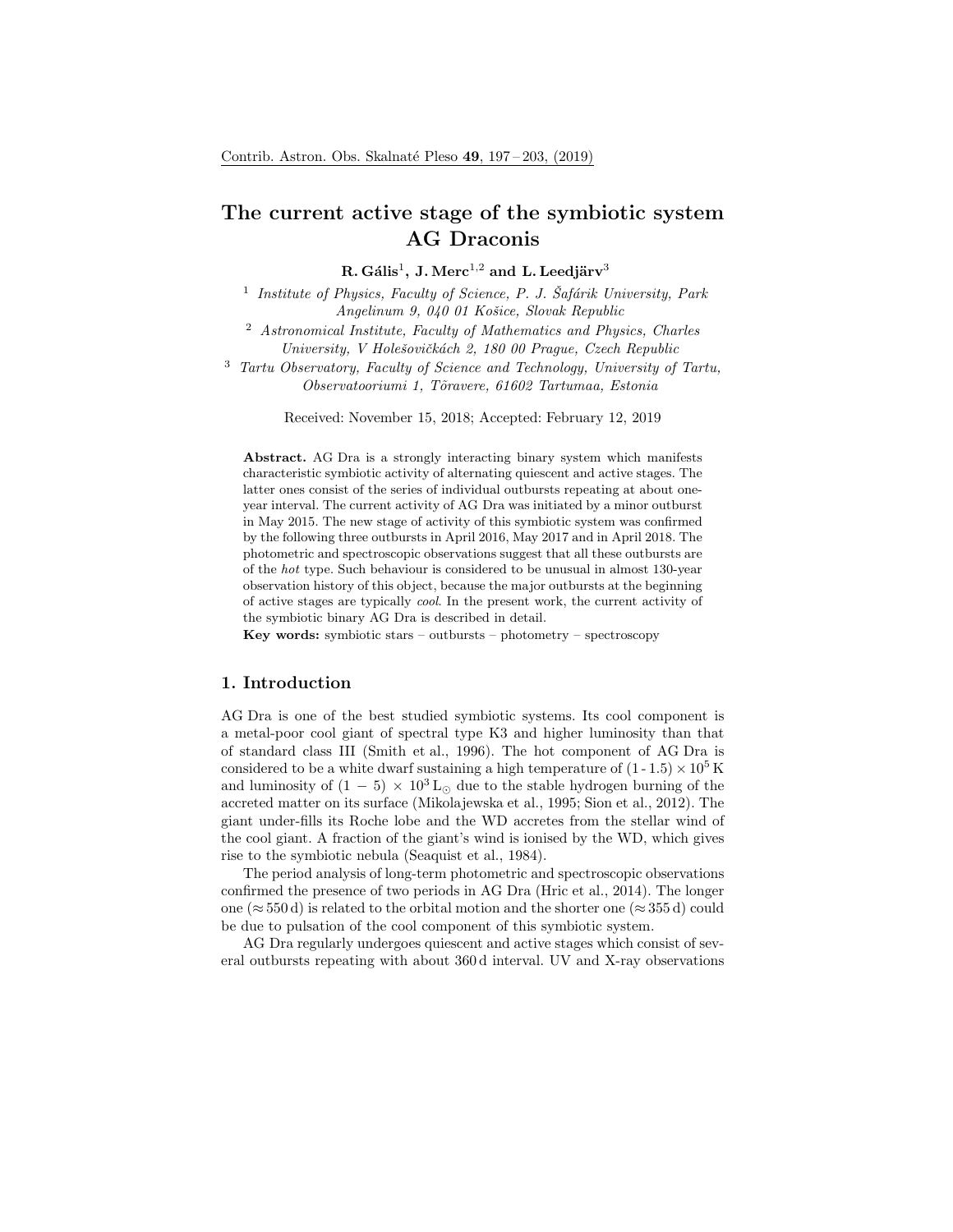showed that there are two types of outbursts: *cool* and *hot* ones (González-Riestra et al., 1999). In the previous work, we demonstrated that the outbursts of AG Dra can also be clearly distinguished according to the behaviour of the prominent emission lines in optical spectra (Leedjärv et al., 2016).

## 2. Observational data

In this study, we analysed the photometric and spectroscopic observations that cover the ongoing active stage of AG Dra. New photometric measurements were obtained during  $261$ ,  $155$  and  $560$  nights from Karpov  $(2017)$ , Vrašták  $(2018)$ and the AAVSO International Database (Kafka, 2018), respectively.

Spectroscopic observations of AG Dra were acquired by  $ARAS$   $Group<sup>1</sup>$  observers mostly in the framework of two observing campaigns which we initiated and coordinated in 2017 and 2018. Although the spectra were obtained with small telescopes (25-35 cm,  $R \approx 1800 - 11000$ ), they provided us valuable information about the recent activity of AG Dra. In total, we used 274 spectra covering the time interval from JD 2 456 765 (April 17, 2014) to JD 2 458 353 (August 23, 2018). Moreover, we analysed new intermediate-dispersion spectra obtained at the Tartu Observatory in Estonia (4 spectra, a 1.5-m telescope,  $R \approx 6000$  and 7000) and at the Observatory of the Astronomical Institute of ASCR in Ondřejov (16 spectra, a 2.0-m telescope,  $R \approx 13000$ ).

Our analysis was focused on the prominent emission lines in the wavelength regions under study: the hydrogen Balmer lines H $\alpha$  ( $\lambda$  6563) and H $\beta$  ( $\lambda$  4861), the neutral helium He i  $(\lambda 6678)$  line, the ionised helium He ii  $(\lambda 4686)$  line, and the Raman-scattered O vi line at  $\lambda$  6825.

# 3. Recent outburst activity of AG Dra

After seven years of quiescence following the 2006-08 major outbursts, the symbiotic system AG Dra started to become brighter again toward what appeared to be a new minor outburst during May 2015 (Fig. 1). The outburst activity of AG Dra was definitely confirmed by the following three outbursts in April 2016, May  $2017$  and in April  $2018$  (Gális et al.,  $2018$ ).

#### 3.1. Photometric behaviour

The first, less prominent outburst (G0) was observed in May 2015. The maximum brightness was achieved around JD 2 457 166 (10.7 and 9.6 mag in the B and V filters, respectively). It turned out that it was a minor outburst of AG Dra, a precursor of its activity as it was observed in some of the previous active stages.

<sup>1</sup>http://www.astrosurf.com/aras/Aras DataBase/Symbiotics.htm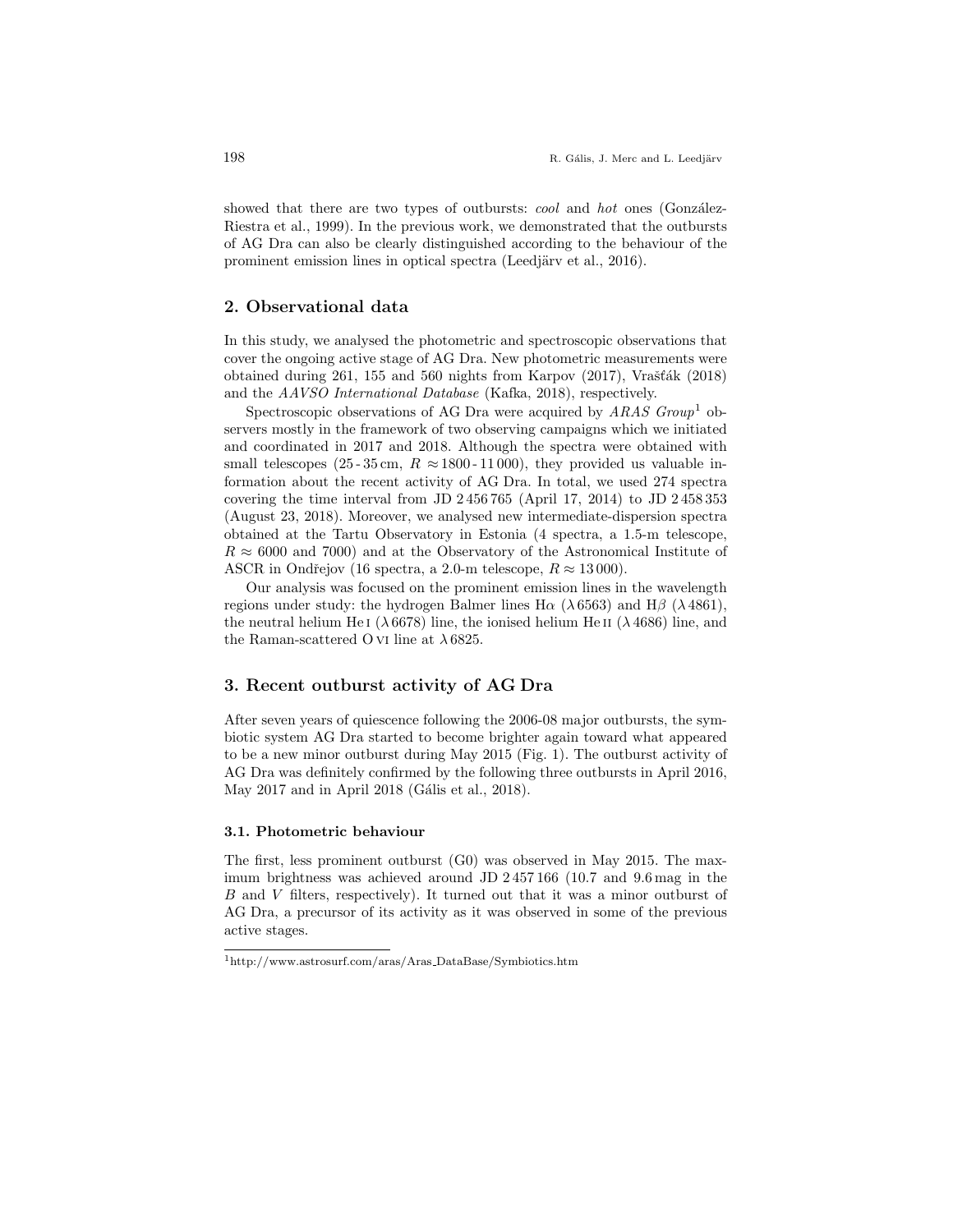

Figure 1. The light curves of the symbiotic system AG Dra during the recent active stage  $(2015-18)$  constructed on the basis of the B and V band observations. The photometric measurements depicted by blue, red and black colour were obtained from Karpov (2017), Vrašťák (2018) and AAVSO (Kafka, 2018), respectively.

During the second, more prominent outburst (G1), the brightness around JD 2 457 517 (May 8, 2016) reached the maximum of 9.9 and 9.1 mag in the B and V filters, respectively. As in the case of previous outburst  $(G_0)$ , its amplitude ranks this brightening to the minor outbursts of AG Dra.

Such photometric behaviour of the active stage is very unusual. More often, the pre-outbursts of AG Dra are followed by major outbursts, during which the brightness can reach around 8.8 and 8.4 mag in the B and V filters, respectively. A major outburst was not observed only during the activity stage in 1963-66, which was the shortest one in the almost 130-year photometric history of this strongly interacting symbiotic system (Hric et al., 2014).

In May 2017, the third brightening (G2) during the recent activity of AG Dra was detected. It was a very sharp and short-lasting outburst of the hot type. Maximal brightness was reached at JD  $2\,457\,890$  (10.7 and 9.5 mag in the B and V filters, respectively), similarly to the case of G0.

According to our statistical analysis of photometric observations, we found that time intervals between outbursts of AG Dra vary from 300 to 400 d (without an apparent long-term trend), with a median of  $\approx 360$  d. Therefore we expected the next outburst in the interval from April 21, 2018 (JD 2 458 230) to May 31, 2018 (JD 2 458 270).

Actually, AG Dra manifested the fourth outburst of the ongoing activity stage on May 4, 2018, i.e. 353 days after previous one. The maximum was reached at  $JD 2\,458\,243$  with brightness of 10.2 and 9.5 mag in the B and V filters, respectively. At the end of July 2018, the brightness of AG Dra almost returned to values typical for quiescence  $(11.4, 11.1, 11.1)$  and  $(9.8, 9.8)$  mag in  $U, B$  and V filter, respectively), so the fourth outburst has finished (Merc et al., 2018).

The photometric behaviour suggests that all four recent outbursts of AG Dra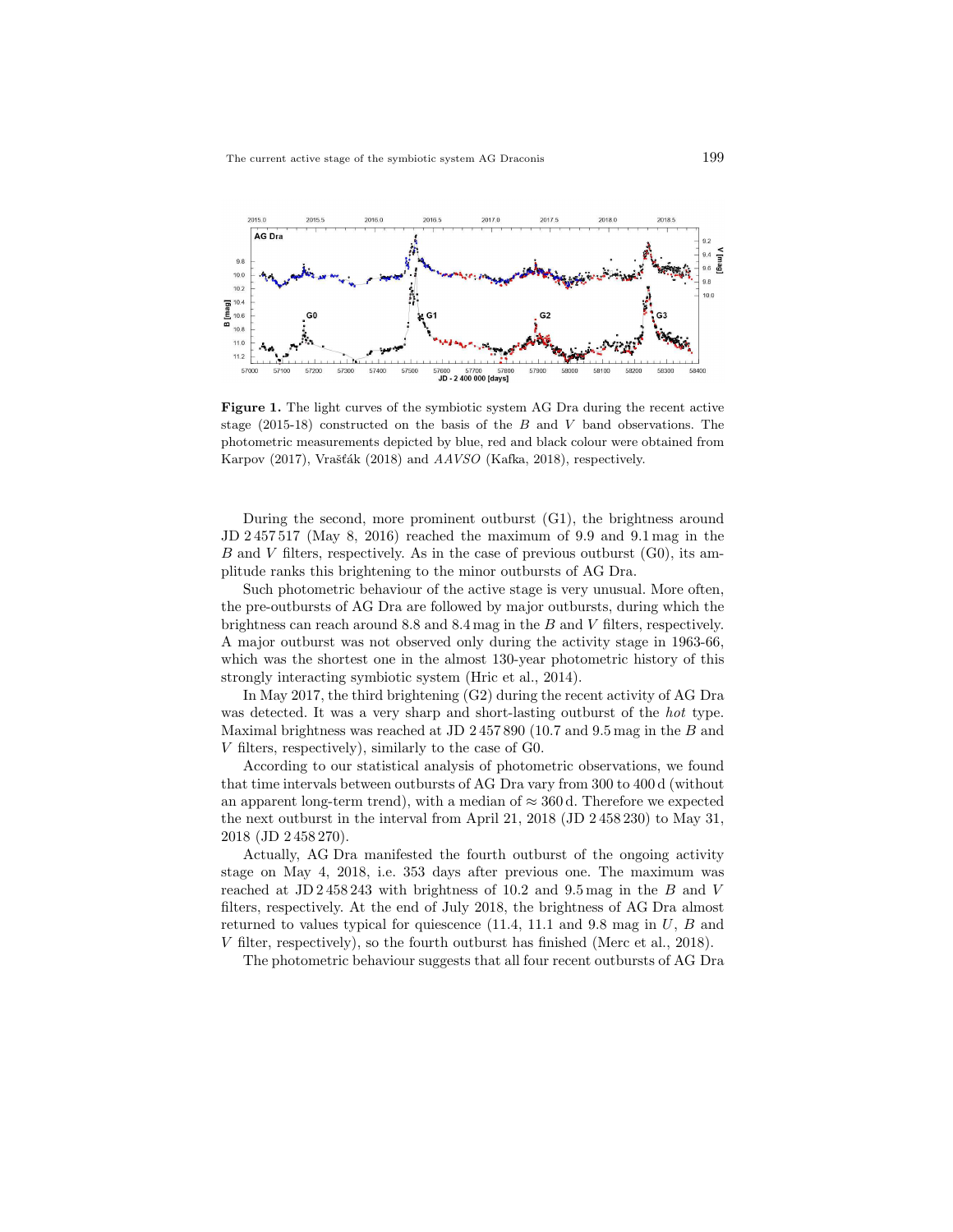belong to the minor, hot type. Such classification is also supported by the EW increase of the studied emission lines detected during all these events.

#### 3.2. Spectroscopic behaviour

We analysed variability of selected emission lines in the optical spectrum of AG Dra during almost 14 years (1997-2011) using own intermediate-dispersion spectroscopic observations (Leedjärv et al., 2016). One of the most interesting features of this variability is the significant increase of the EWs of all the five emission lines considered, but in particular that of  $H\alpha$  and Raman-scattered O v<sub>I</sub>  $(\lambda 6825)$ , during some minor outbursts of this symbiotic system.

On the other hand, the major, cool outbursts of AG Dra (e.g. in July 2006) are not specifically distinct in the EWs of hydrogen and helium lines, but the weakening of the Raman-scattered O vi  $(\lambda 6825)$  line is very well seen. A simple interpretation of this behaviour could be that during the cool outburst, the temperature of the hot component of the symbiotic system decreased considerably, so that the high excitation original O vi  $(\lambda 1032)$  line faded considerably and its Raman-scattered O vi  $(\lambda 6825)$  counterpart almost disappeared, however leaving the lower excitation emission lines of hydrogen and helium mainly unaffected.

Direct comparison of the spectra of AG Dra obtained during the quiescence stage Q6 (JD 2 456 906) and the recent active stage G (JD 2 457 176) reveals significant increase of the EWs of all studied emission lines during the pre-outburst G0 (Fig. 2). Such spectroscopic behaviour is typical for the hot outbursts of this symbiotic system. Moreover, the absorption component observed in the profiles of the emission lines He i ( $\lambda$  6678), H $\alpha$  and H $\beta$  completely disappeared during this outburst, which again justifies its hot character.

The EWs of emission lines H $\alpha$ , H $\beta$ , He i ( $\lambda$  6678) and He ii ( $\lambda$  4686) manifest an even more prominent increase during the minor outburst G1. Such behaviour would suggest that this brightening belongs also to the *hot* outbursts of AG Dra. On the other hand, the EWs of the Raman-scattered O VI  $(\lambda 6825)$  line dropped to deep minimum during this outburst, which was observed only during the major, cool outbursts. In this way, the outburst G1 manifested the spectroscopic behaviour of both hot and cool outbursts of AG Dra (Merc et al., 2017). The open question remains whether it is a new type of outburst or some kind of transition between (or combination of) the hot and cool outbursts?

Although the third outburst G2 during the recent active stage of AG Dra was similar to the pre-outburst G0 in its brightness, we detected the same prominent increase of all the emission line EWs as in the case of brightening G1. The only exception was the  $Ha$  line: its EWs were comparable to ones during the G0 pre-outburst. Other interesting feature of this outburst was a weakening of hydrogen emission lines just before the G2 outburst. Overall, spectroscopic behaviour ranks this brightening to the hot outburst of AG Dra.

The last outburst of AG Dra detected in April 2018 was also of the hot type. The maxima of the EWs were either comparable to the values reached during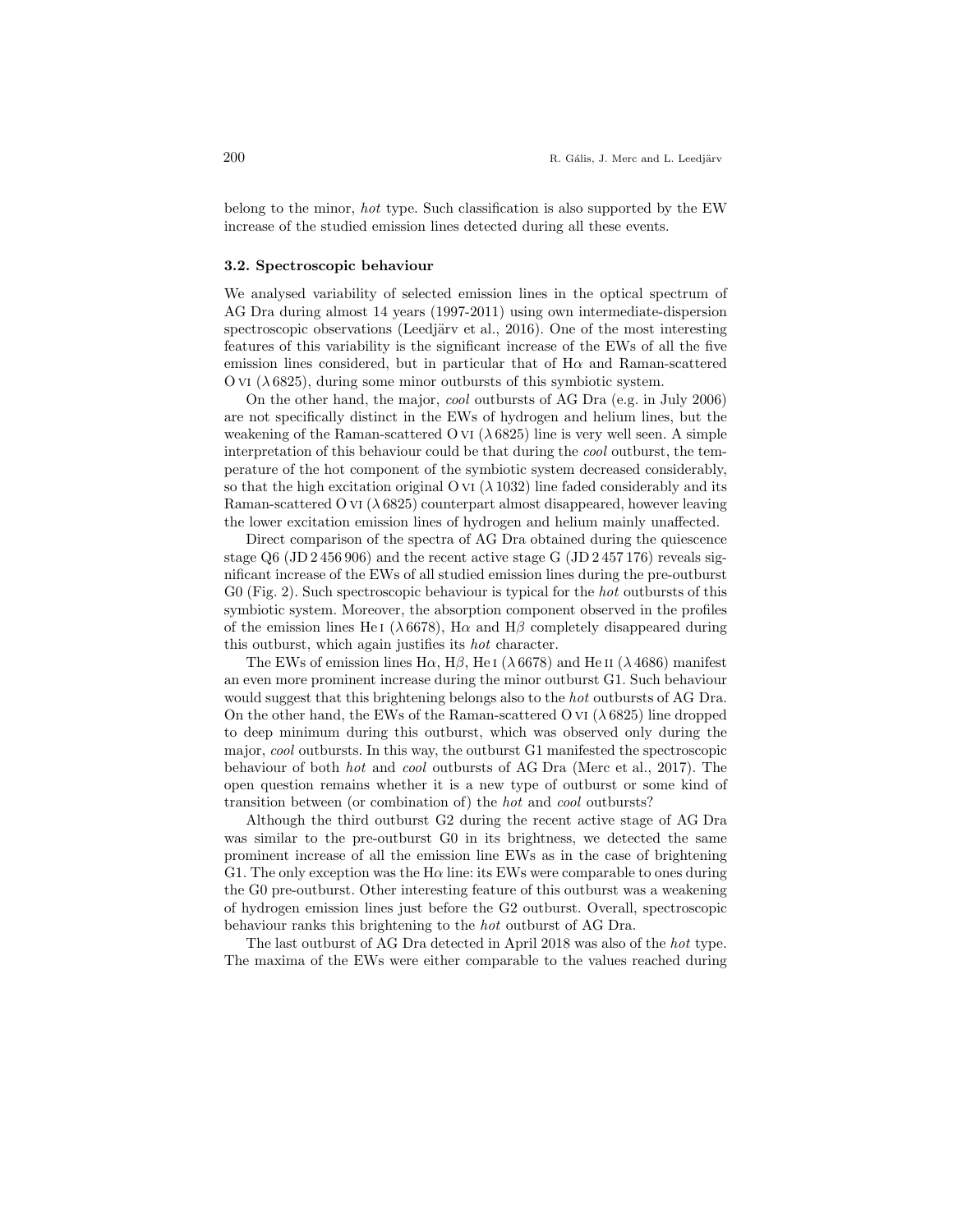

Figure 2. The light curves of AG Dra during the recent active stage in the B band together with the EWs of the studied emission lines. The spectroscopic measurements were obtained from ARAS database.

previous outbursts (in the case of  $H\alpha$ , He I ( $\lambda$  6678) and Raman-scattered O VI  $(\lambda 6825)$  lines) or demonstrated the highest values detected during the ongoing active stage ( $H\beta$  and He II ( $\lambda$  4686) lines).

## 4. Conclusions

To sum it up, photometric as well as spectroscopic behaviour suggest that the last four outbursts of AG Dra belong to the minor, hot type. Such classification is also supported by the results of our analysis of the hot component's temperature during the ongoing active stage of this symbiotic system (more details are given in Merc et al., 2019). On the other hand, some specific effects observed during the outburst G1 (e.g. the almost disappearance of the Raman-scattered O vi lines) are more typical for the cool outbursts, despite the fact that the WD's temperature reached the historical maximum during this event.

The future evolution of AG Dra is an open question. Can we expect (finally) a major, cool or (again) minor, hot outburst? Another possibility is that the symbiotic system will return to quiescence as we already detected such behaviour during the weak activity stage 1963-66. On the basis of our statistical analysis of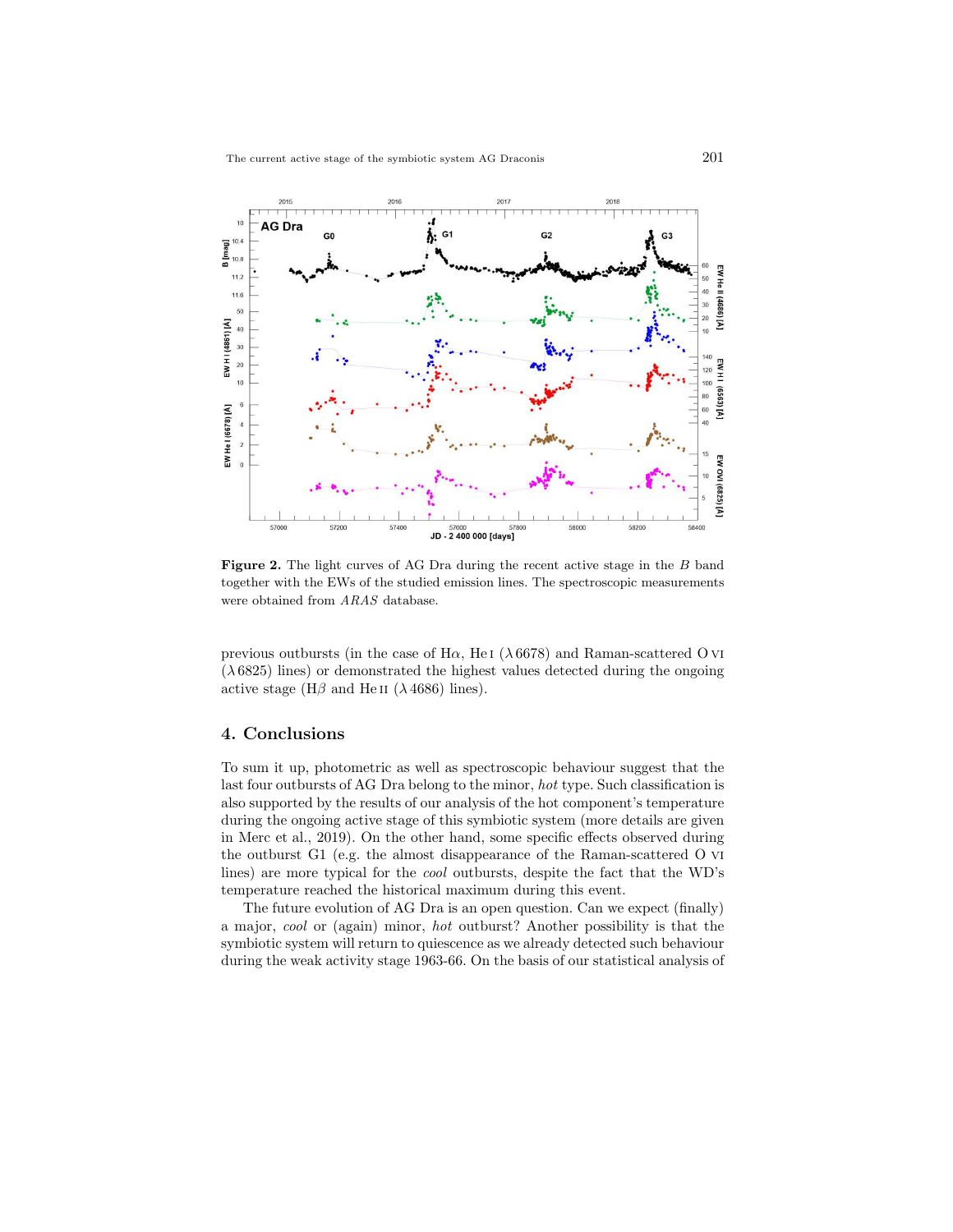photometric observations, we are able to predict the time of the next outburst of AG Dra in the interval from JD 2 458 581 (April 7, 2019) to JD 2 458 625 (May 21, 2019).

In any case, AG Dra clearly demonstrates the importance of a pro/am cooperation in long-term monitoring of symbiotic stars in order to disentangle the nature and mechanisms of their active stages and outbursts.

Acknowledgements. This work was supported by the Slovak Research and Development Agency grant No. APVV-15-0458 and by the Estonian Ministry of Education and Research institutional research funding IUT 40-1. We are grateful to all ARAS members that contributed their spectra to this paper. We acknowledge with thanks the variable star observations from the AAVSO International Database contributed by observers worldwide and used in this research.

### References

- Gális, R., Merc, J., Vrašťák, M., et al., The fourth outburst during the present active stage of symbiotic binary AG Dra. 2018, The Astronomer's Telegram, 11559, 1
- González-Riestra, R., Viotti, R., Iijima, T., & Greiner, J., IUE observations of the high-velocity symbiotic star AG Draconis. III. A compendium of 17 years of UV monitoring, and comparison with optical and X-ray observations. 1999, Astron. Astrophys., 347, 478
- Hric, L., Gális, R., Leedjärv, L., Burmeister, M., & Kundra, E., Outburst activity of the symbiotic system AG Dra. 2014, Mon. Not. R. Astron. Soc., 443, 1103, DOI: 10.1093/mnras/stu1162
- Kafka, S. 2018, Observations from the AAVSO International Database, https://www.aavso.org
- Karpov, S. 2017, private communication
- Leedjärv, L., Gális, R., Hric, L., Merc, J., & Burmeister, M., Spectroscopic view on the outburst activity of the symbiotic binary AG Draconis. 2016, Mon. Not. R. Astron. Soc., 456, 2558, DOI: 10.1093/mnras/stv2807
- Merc, J., Gális, R., & Leedjärv, L., Recent outburst activity of the super-soft X-ray binary AG Draconis. 2017, Contributions of the Astronomical Observatory Skalnaté Pleso, 47, 192
- Merc, J., Gális, R., & Teyssier, F., Study of long-term spectroscopic variability of symbiotic stars based on observations of the ARAS Group, Contributions of the Astronomical Observatory Skalnaté Pleso. 2019, Contributions of the Astronomical Observatory Skalnaté Pleso, 49, 228
- Merc, J., Gális, R., Vrašťák, M., & Leedjärv, L., The Fourth Outburst during the Ongoing Active Stage of AG Draconis has Finished. 2018, Research Notes of the American Astronomical Society, 2, 142, DOI: 10.3847/2515-5172/aad807